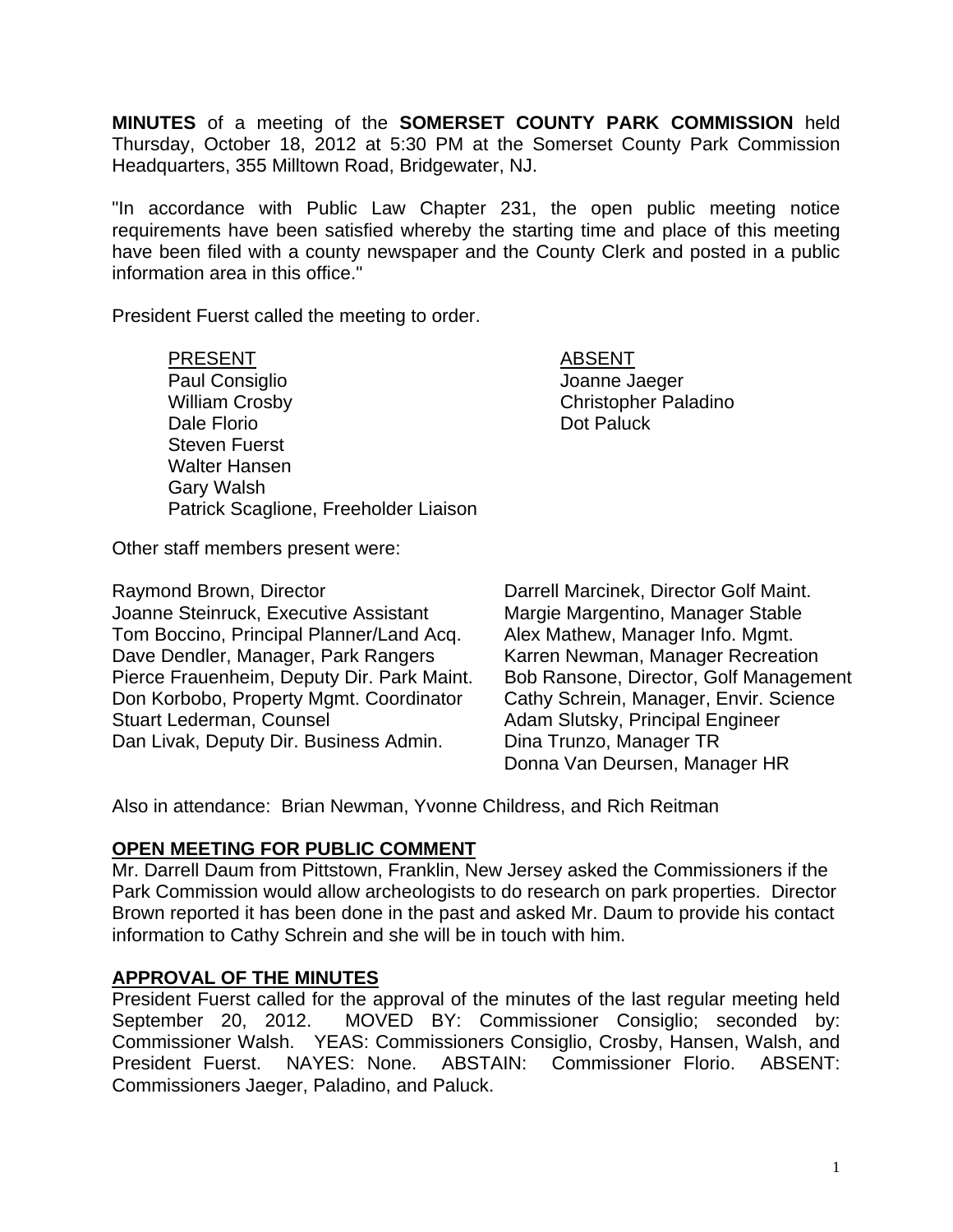# **APPROVAL OF BILLS FOR PAYMENT**

## **Resolution R12-062 - Payment of Claims**

Resolution authorizing payment of bills for \$1,340,259.90 comprising of check numbers 221924-221954, 222360-222383, 221955-222026, 222221-222274, 222494-222562, and 222899-222956. MOVED BY: Commissioner Walsh; seconded by: Commissioner Crosby. YEAS: Commissioners Consiglio, Crosby, Hansen, Walsh, and President Fuerst. NAYES: None. ABSTAIN: Commissioner Florio. ABSENT: Commissioners Jaeger, Paladino, and Paluck.

## **DIRECTOR'S REPORT**

Director Brown submitted a report for the month of September 2012.

### **COMMISSIONER CORRESPONDENCE**

- Letter from New Jersey Water Supply Authority regarding the July 1, 2013 Proposed Rate Adjustments for the Sale of Water for 2014.
- 2. Letter from New Jersey Water Supply Authority regarding application for uninterruptible water supply from the Raritan Basin System for Eastern Concrete Materials, Inc.
- 3. Letter from Township of Bridgewater requesting use of public land for their 2012- 2013 deer culling program.
- 4. Resolution adopted by Monmouth County Board of Recreation Commissioners regarding the preserving open space, farmland, and historic sites.
- 5. Resolution adopted by Monmouth County Board of Recreation Commissioners supporting the full funding by the State for bicycle and pedestrian projects.
- 6. Thank you from the New Centre Dairy for the support of the 2012 4H Fair.
- 7. Invite from the Township of Green Brook to the 100<sup>th</sup> Anniversary of the Washington Rock Monument Celebration held October 13.
- 8. Memo regarding a \$70,000.00 grant from the Friends of Earthly Delights for the desiltation of the Buck Garden pond.
- 9. Letter from a resident who is very impressed with the appearance of Duke Island Park.

### **CONSENT AGENDA**

### **RESOLUTIONS**

The following resolutions were MOVED BY: Commissioner Crosby; seconded by: Commissioner Hansen. YEAS: Commissioners Consiglio, Crosby, Florio, Hansen, Walsh, and President Fuerst. NAYES: None. ABSENT: Commissioners Jaeger, Paladino, and Paluck.

### **Resolution R12-063 – Supporting State Funding of Preservation of Open Space**

Resolution supports establishment of a long-term, dedicated source of state funding for preservation and stewardship of open space, parks, farmland, and historic sites.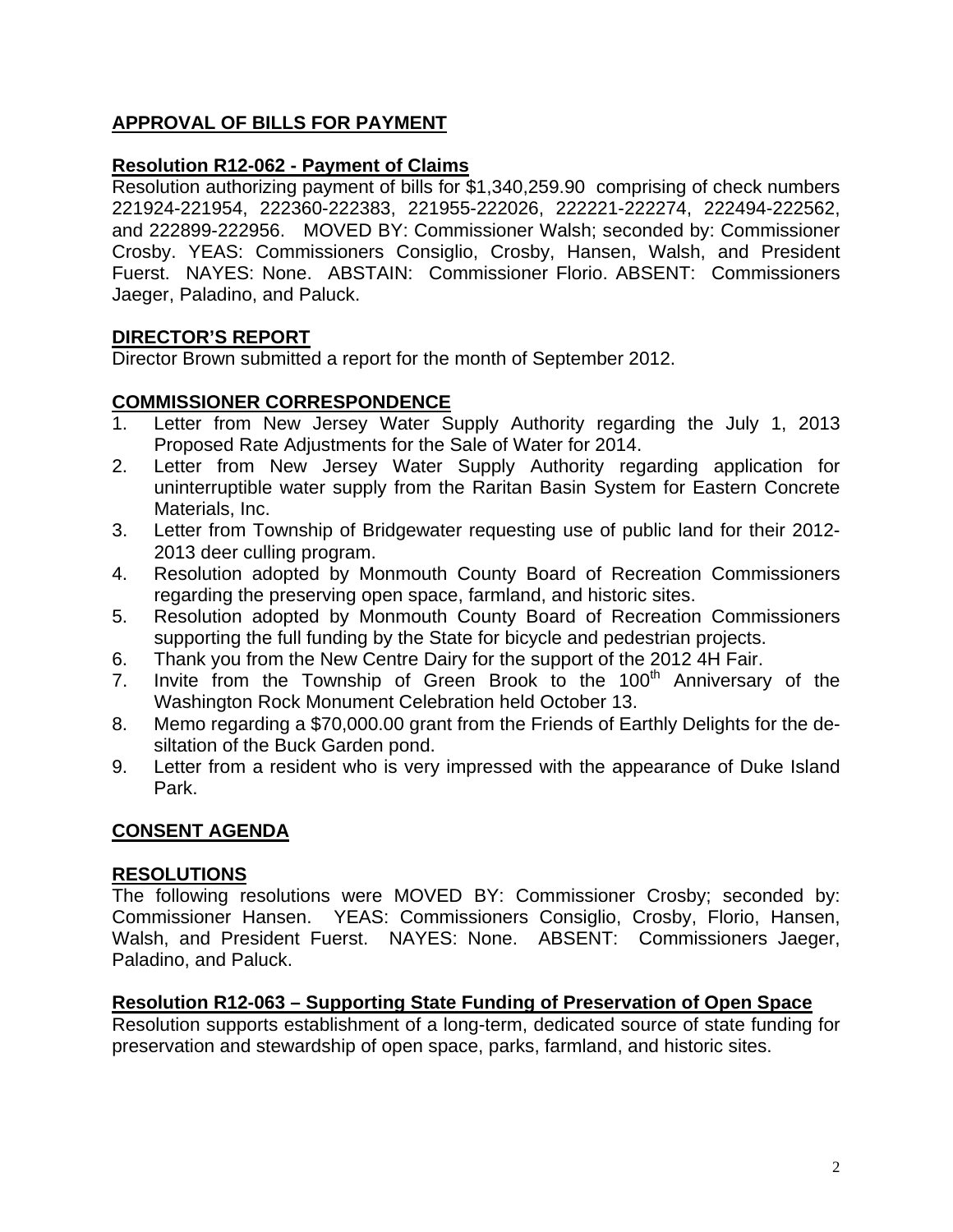Commissioner Walsh stated that the local legislator should be contacted for assistance with the maintenance of properties. He also asked about Green Acres funds being used instead of taxpayers. Tom Boccino reported that Green Acres funding is available for acquisition and development but not maintenance. Counsel Lederman reported that the funds cannot be used for maintenance.

### **Resolution R12-064 – Awarding a Second and Final One-Year Extension of a Contract for Well Maintenance and Repair**

Resolution awards a contract to Stryker Heating, Cooling & Electric as the primary contractor and A. C. Schultes as the secondary contractor. The cost is not to exceed \$32,325.00.

### **Resolution R12-065 – Award of Contract for Green Knoll and Spooky Brook Golf Courses Automatic Irrigation Control System Conversion**

Resolution awards a contract to Storr Tractor Company and the cost is not to exceed \$34,280.10.

### **COMMITTEE REPORTS**

### **FINANCE/BUSINESS ADMINISTRATION**

Commissioner Walsh, Chair of the Committee, submitted a report for the month of September 2012.

Dan Livak, Deputy Director/Business Administrator reported that revenue is seven percent greater than as compared to 2010 and 16.5 percent greater than 2011. Spending is in line with 2011. Dan distributed Buy-A-Brick brochures and encouraged the Commissioners to purchase a brick which will be installed at the TD Ballpark in Bridgewater. The proceeds of this program go in part to the Therapeutic Recreation Department.

Commissioner Walsh asked for an update on the preliminary budget. Brian Newman reported that the kick-off meeting for the budget was held last month and the Park Commission is being asked to cut its allocation from the Freeholders by five percent.

### **HUMAN RESOURCES**

Commissioner Consiglio, Chair of the Committee, submitted a report for the month of September 2012.

Donna Van Deursen, Manager, Human Resources reported that the Employee Safety Fair will be held on October 31. Horizon Blue Cross Blue Shield will be providing employees with health screenings this year including blood glucose screenings and blood pressure screenings. Donna thanked the Park Foundation for providing a donation to purchase approximately 100 door prizes. Donna also reported that she has been working with the health benefits consultant and should have renewal figures for the next meeting.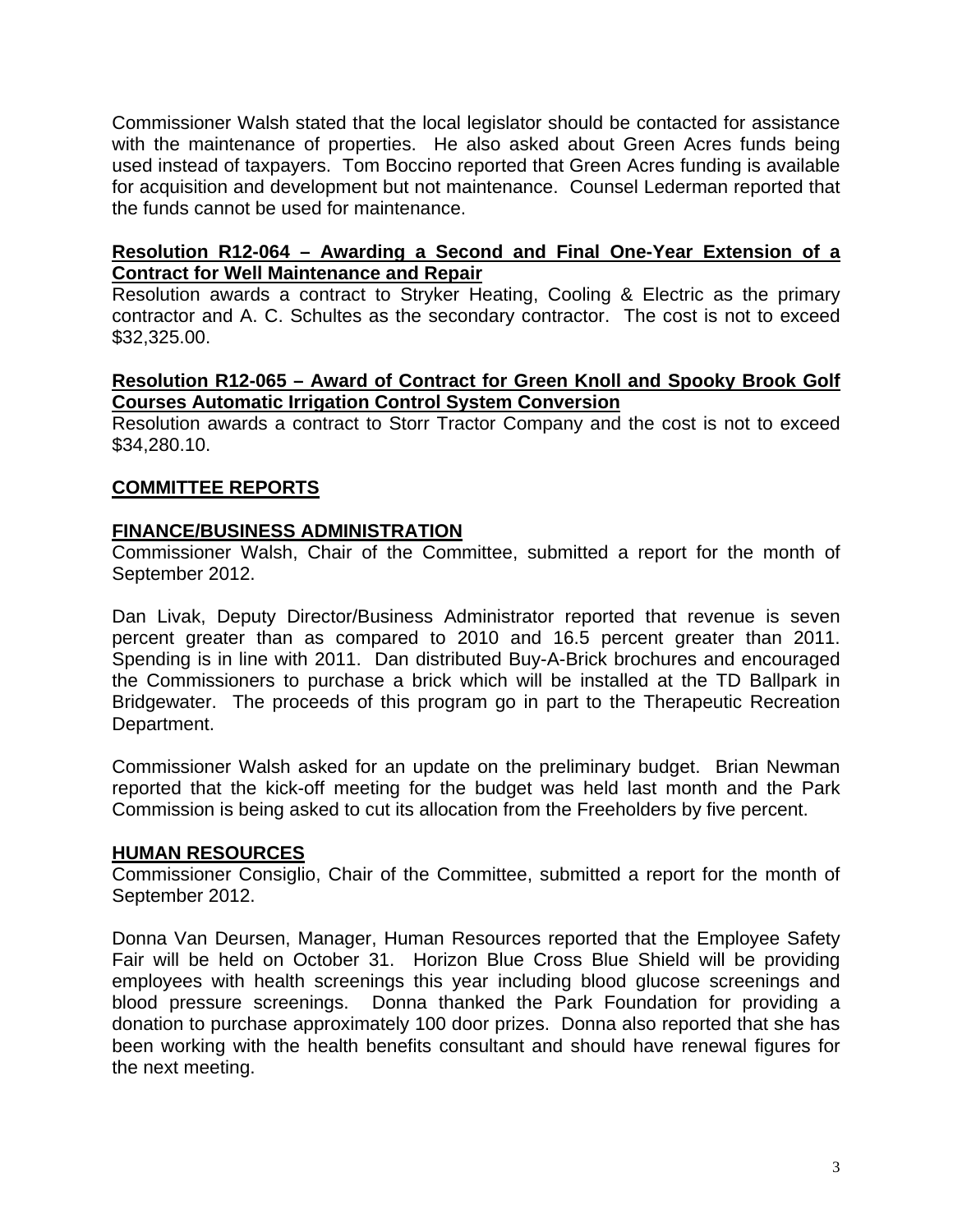#### **LEISURE SERVICES**

Commissioner Jaeger, Chair of the Committee, submitted a report for the month of September 2012.

Dina Trunzo, Manager Therapeutic Recreation thanked the Park Commission for allowing her to present and attend the conference in Italy. Dina learned that the United States, and in particular, Somerset County, is very advanced with the assisting residents with disabilities. Dina reported that thanks to the Americans with Disabilities Act, Americans have so many opportunities. Representatives from Canada, Amsterdam, Great Britain, and China specifically reached out to Dina and asked to continue dialogue and be a resource for them. A professor from Hungry had a discussion regarding the building of an accessible playground at one of the schools that serves kids with disabilities. Dina attended a workshop titled Inclusion U that trained and certified her as an Inclusivity Assessor. The Therapeutic Recreation Department has added a science program to be conducted on Friday, November 9, when the children are off for the teacher's convention. Another new event is Pictures with Santa to be held on December 1. The event will be from 12:00 p.m. to 3:00 p.m. and the participants can have their photograph taken with Santa. This will be a sensory friendly environment with activities offered while the child waits to see Santa. Dina has obtained the use of a Santa chair, a back drop, and wrapped presents from a local Recreation Department.

Cathy Schrein, Manager, Environmental Science congratulated Dina on her trip to Italy. Due to the rain on Sunday, October 7, the 1770's Festival was moved from 96 Lord Stirling Road to the EEC. Despite the rain, there were still approximately 600 attendees. Cathy and Tom Boccino attended a film premiere on the film Re-imaging Our Watershed: Renaissance on the Raritan. Last year Cathy, Ray Brown, Karren Newman, and Tom Boccino were interviewed at Duke Island Park for the film. Cathy will try to obtain a copy for the Commissioners to see.

Karren Newman, Manager Recreation reported that Adult Bocce, Tennis, and Putting Course, and Paddle Boating programs and facility operations are coming to an end. Mischief Night Madness will be held on October 26, Breakfast of Champions will be held on October 27, and the Turkey Trot will be held on November 17.

Marge Margentino, Manager Lord Stirling Stable reported that fall lessons are half way completed and 58 out of 85 classes are full to capacity with a waiting list. The Salute to Horse Power Classic Car and Motorcycle Show was held despite the rain. Father Glenn of The Church of St. James performed a nondenominational blessing of the animals at the Stable. Spectators brought donations of apples and carrots for the horses.

#### **GOLF MANAGEMENT**

Commissioner Paluck, Chair of the Committee, submitted a report for the month of September 2012.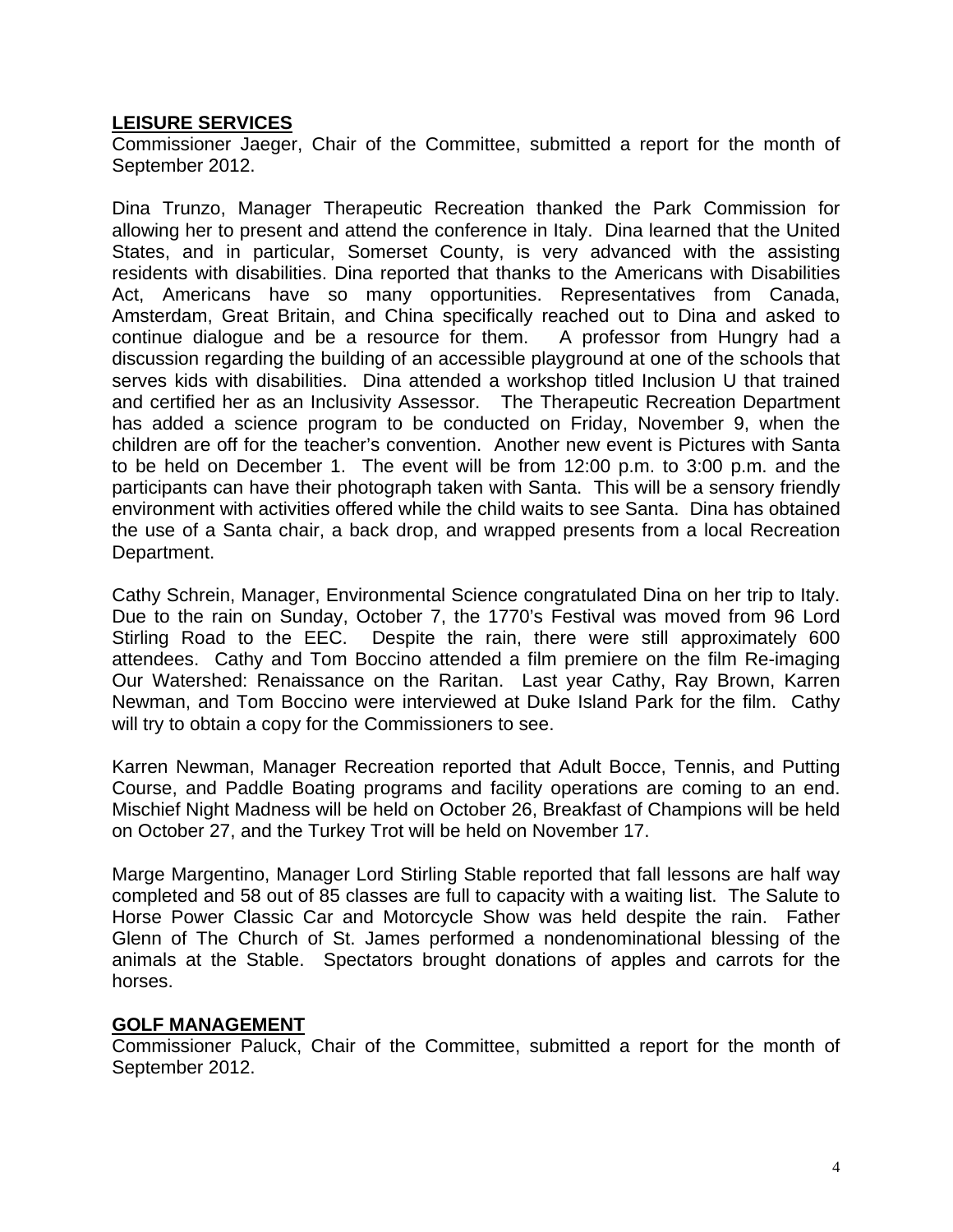Bob Ransone, Deputy Director Golf Management reported that the County Golf Championships are completed. All of the golf courses remain open. Warrenbrook will close for the winter next month. Golf rounds are strong and slightly more than October of 2011. Commissioner Crosby's church held a golf outing at Neshanic Valley and Bill thanked Bob and his staff for the outstanding job they did.

## **INFORMATION MANAGEMENT**

Commissioner Hansen, Chair of the Committee, submitted a report for the month of September 2012.

Alex Mathew, Manager, Information Management reported that Information Management is now publishing a monthly informational newsletter. Focus has been on 2012 projects and communications.

### **VISITOR SERVICES**

Commission Crosby, Chair of the Committee, submitted a report for the month of September 2012.

Dave Dendler, Manager, Park Rangers reported that the Adopt-A-Boulder event will be held on November 3 and 4. November 3 will be volunteer work on the trails and November 4 will be the climbing competition. Dave has received a grant for \$1,250.00 from Access Fund to be utilized for purchase of tools needed for the volunteer day. The competition will be the only one in the state of New Jersey. Dave will work with Rich Reitman on a press release. Park Rangers have been busy with manning informational tables for the Park Commission at fairs. President Fuerst asked Dave to work with Ray on possibly obtaining Park Foundation donations for the event. The Hawk Watch this year has been good and it will continue to the middle of November.

### **PROPERTY MANAGEMENT**

Commissioner Crosby, Chair of the Committee, submitted a report for the month of September 2012.

Don Korbobo, Property Management Coordinator reported that he has been busy working with Jim Avens on tree work.

### **PLANNING AND LAND ACQUISITION**

Commissioner Hansen, Chair of the Committee, submitted a report for the month of September 2012.

Tom Boccino, Parks Section Principal Planner / Land Acquisition, reported that he hopes to close on 300 acres before the end of the year. A grant was submitted for the bikeway project that Tom presented at last month's meeting. Tom has submitted an award nomination for the playground at Colonial Park to the New Jersey Recreation and Parks Association.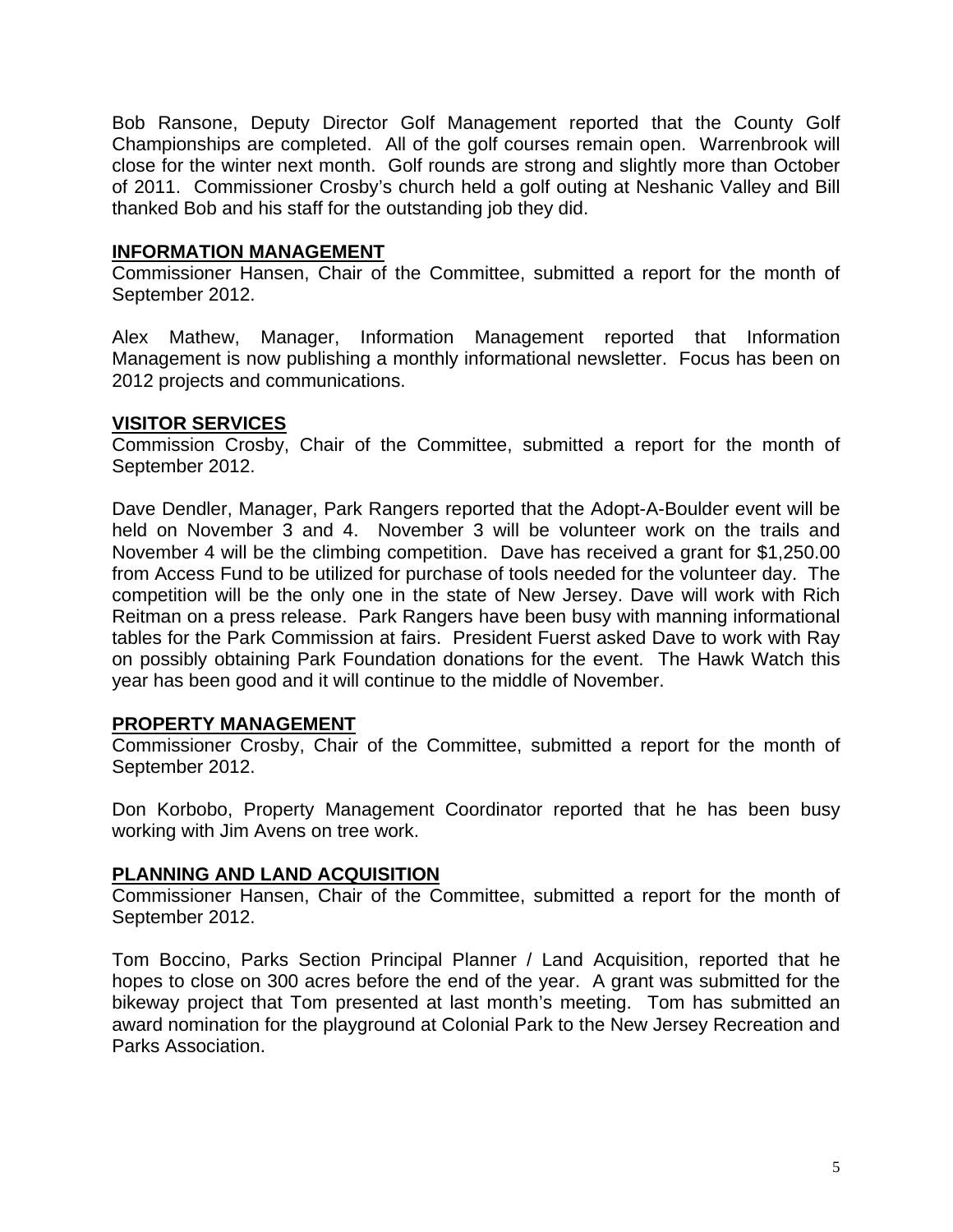## **CAPITAL FACILIITES – CONSTRUCTION and ENGINEERING**

A report was submitted for the month of September 2012.

Adam Slutsky, Principal Engineer, reported that work continues on the Howe allpurpose athletic fields and the dredging of the Duck and Mettlers Ponds in Colonial Park. The Elm Cottage/Grist Mill repairs continue and the Park Commission headquarters parking lot will be paved soon. Construction of the Richardson parking lot continues and repairs to the Markota house are completed. The Raritan River Greenway Bikeway Peters Brook connection has been paved and is waiting for the bridges to be installed. Construction of the Howe all-purpose fields continues and it is hopeful that they will be ready by the fall of 2013.

Director Brown reported that the County recently acquired two lots adjacent to the fields which will provide additional buffering for the facility and room for a permanent restroom at some point in the future.

### **PARK MAINTENANCE & HORTICULTURE**

Commissioner Consiglio, Chair of the Committee submitted a report for the month of September 2012.

Pierce Frauenheim, Deputy Director Park Maintenance reported that he has been working with Adam on the Buck Garden dredging of the ponds. A bid will be available on December 4. The Duke Island Park canal walk and river walk has been repaired by the County. Pierce is proud of his staff that worked on it. The repairs where necessary due to the flooding last year. Wires are being cleaned up at Skillman Village and the cemetery is being cleaned. Staff has been busy preparing for several special events and are now preparing for the winter.

### **AUDIT COMMITTEE**

Brian Newman reported that a bid will be available in mid to late November for auditing services.

#### **FREEHOLDER'S REPORT**

Freeholder Scaglione reported that work has begun on the Capital Budget. The Press Conference for the Thompson parcel, which is 350 acres in the Sourland Mountain Preserve, was held on October 16. The County will be partnering with the New Jersey Conservation Foundation to manage and program the property. The County will have ownership of the property and grants will be solicited for future trail improvements.

#### **OLD BUSINESS**

No old business to report.

#### **NEW BUSINESS**

Counsel Lederman mentioned that the date for the Close-Out meeting should be discussed soon.